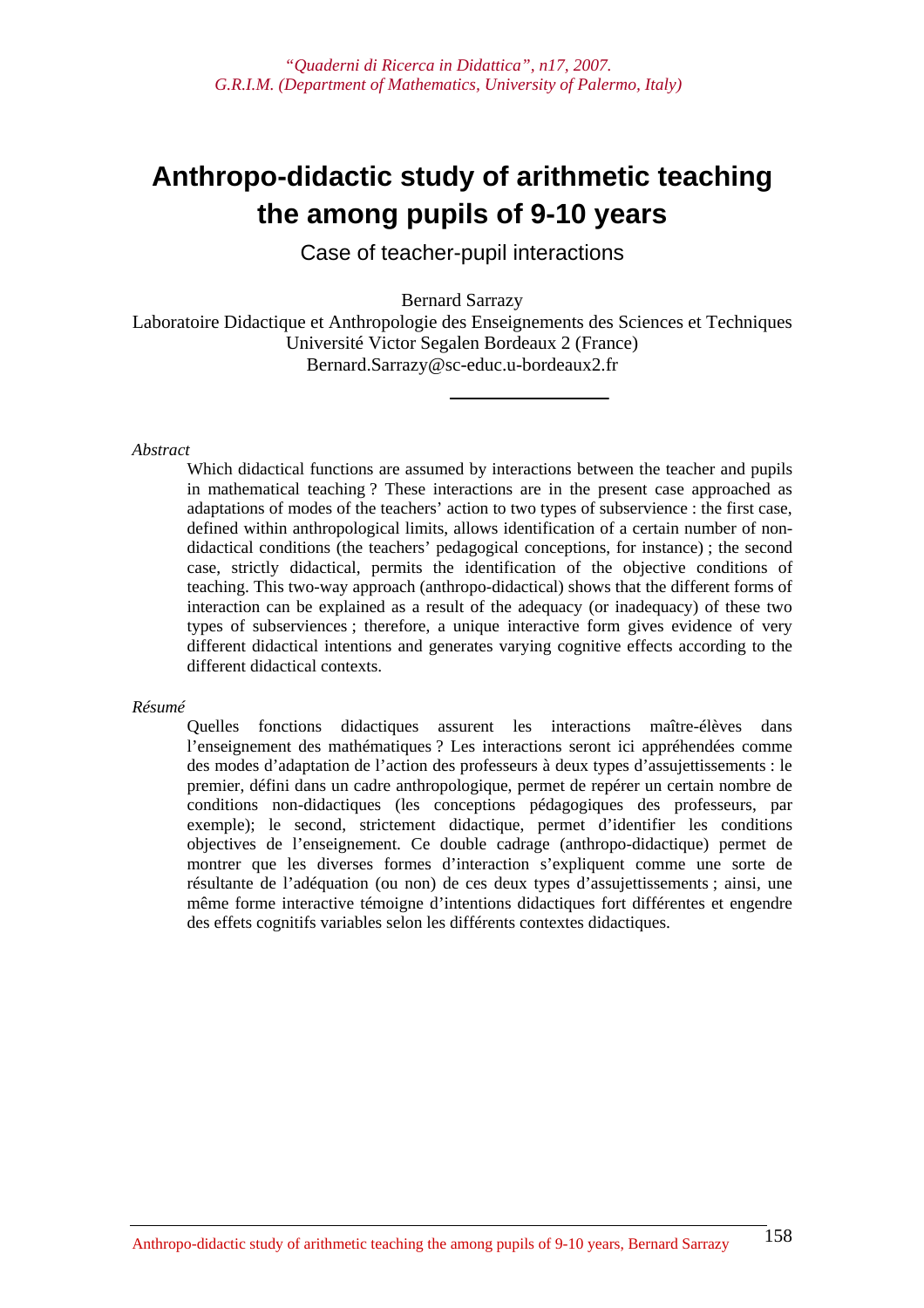This article discusses teacher-pupil interactions as a component of the didactic action of the teacher, and therefore as an object of study of the conditions in which knowledge is diffused in school institutions.

# **1**⎪ **PROBLEM**

- 1) In classical teaching, the organisation of the milieu is really a-didactic (in the sense of G. Brousseau, 1997). Here it is very rare that retroactions are sent back to the pupils regarding decisions that they take with respect to a problem already given to them. Yet it is known that these retroactions are necessary for pupils to be able to transform the implicit model of the situation that they have.
- 2) The teacher is therefore subjected to the contractual obligation to teach (in a classical sense of the term), i.e. to set up didactic strategies which are not necessarily intentional or conscious, and which are compatible both with the non a-didactic nature of the milieu and a set of background factors ; for example, his implicit epistemology, his pedagogic convictions, and whether they are associated with a pedagogic ideology or institutional standpoint, etc.

It is therefore important to study the interactive verbal forms which occur in these teaching contexts. They are taken here as being forms of adapting to these two types of subjection (anthropologic and didactic).

The aim of the study is to characterise these forms in three strongly contrasted didactic settings : "devolving", "intermediary", and "institutionalising", to demonstrate the functions that they have in the didactic system and to study their cognitive effects.

- a) The "devolving" context : in this setting teachers regularly practise group work, but do not necessarily always group their pupils together. Their classroom is a highly interactive place and these teachers maintain a sense of uncertainty, since the institutionalisation of a model of resolution is normally put off to a later date in this form of teaching.
- b) The "institutionalising" context is characterised by a limited sense of openness and little variety of situations. These teachers very quickly institutionalise a procedure or a model of resolution that they require the pupils to utilise in various problems. Briefly, they try to control as much as possible all the parameters of the learning situation.
- c) The "intermediary" context is quite close to the institutionalising style, particularly with weak pupils, even if these teachers do sometimes open up the situations. In any case, these pupils have a greater probability than those working with institutionalising teachers of being confronted with research situations, but which are always non a-didactic.

# **2**⎪ **OBSERVATIONAL CONDITIONS**

The research concerned 7 classes in elementary school (CM1) N=142 pupils. Each teacher did two lessons (L1 and L2) on the resolution of TTT problems (Vergnaud, 1983). There was an interval of 10 days between the lessons, and they were preceded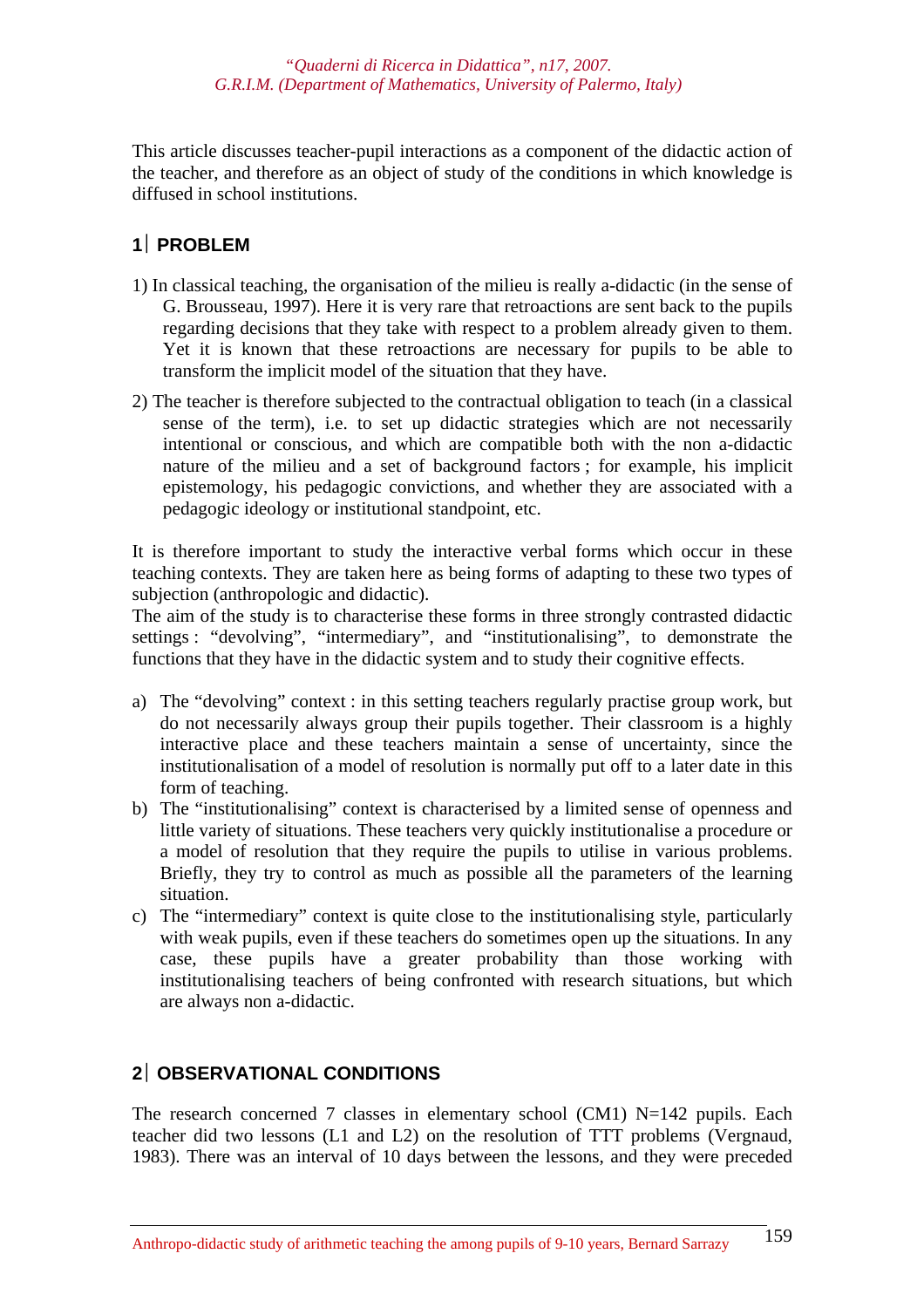and followed by a pre-test and a post-test comprising 22 problems involving only two numbers (lower than 10).

# **OBSERVATION GRID FOR INTERACTIONS**

We selected only interactions with a didactic objective, i.e. those for which :

- 1) it was clearly possible to identify a link with the object of the lesson and
- 2) those for which the interactors were clearly identifiable.

Five modes of interaction were defined :

- ¾ **Spontaneous interventions**, coded SI (2 modes) : the pupil intervenes without asking to be able to speak and without the teacher requesting him to speak ; such interventions could be followed (SI+) or not (SI-) by the teacher :
- ¾ **Requests to participate**, coded R (2 modes) : the pupil requests to speak ; these requests may be satisfied or not  $(R+$  and  $R-)$ ;
- ¾ **Orders to participate,** coded X (1 mode) : the teacher orders the pupil to intervene without the latter requesting to speak.

# **3**⎪ **RESULTS**

# **3.1 DIDACTIC FUNCTION OF VARIOUS FORMS OF INTERACTION**

**Result 1a** : The volume of didactic interaction and the rate of non-participation of pupils across all modes was very variable from one class to another, and from one style to another.

**Result 1b**: The second lesson (L2) was significantly less interactive than (L1) for all classes and styles. The volume of pupil-initiated interaction (SI and R) significantly diminished from L1 to L2: (Wilcoxon :  $z_{is}$ , s.; p. < .01 –  $z_{D}$ , s.; p. < .001).

This may be explained on one hand by the increased volume of speaking time of the teacher at the end of the lesson for reasons of institutionalisation, and on the other, by the progressive reduction of uncertainty for the pupils regarding the object taught (because knowledge had increased), leading to a significant drop in their interventions.

**Result 1c** : The volume of interaction across all modes was not stable according to the degree to which the teaching process had advanced. There was no correlation between the two lessons ( $\rho = .33$ ; n.s.;  $p = .34$  for any of the 7 classes). This was true for all three styles. This phenomenon may be explained by the change in behaviour of the teachers in relation to the questioning process (Overall :  $\rho = .39$ ; n.s.; p. = .38).

The teachers tended to question the good pupils more at L1 than at L2. On the other hand, weak pupils were questioned more at L2 than at L1.

There was a strong correlation between L1 and L2 regarding the frequencies of SI and R  $-\rho_{\text{SI}} = .96$ ; s.; p. < .001 et  $\rho_{\text{D}} = .89$ ; s.; p. < .006).

Interactive forms initiated by the pupil, and over which the teacher had no control, remained stable between L1 and L2. However, those initiated by the teacher were not stable, and the two distributions  $(X_{L1}$  and  $X_{L2})$  were not correlated.

**Comment** : it is therefore possible to distinguish two types of interactive modality :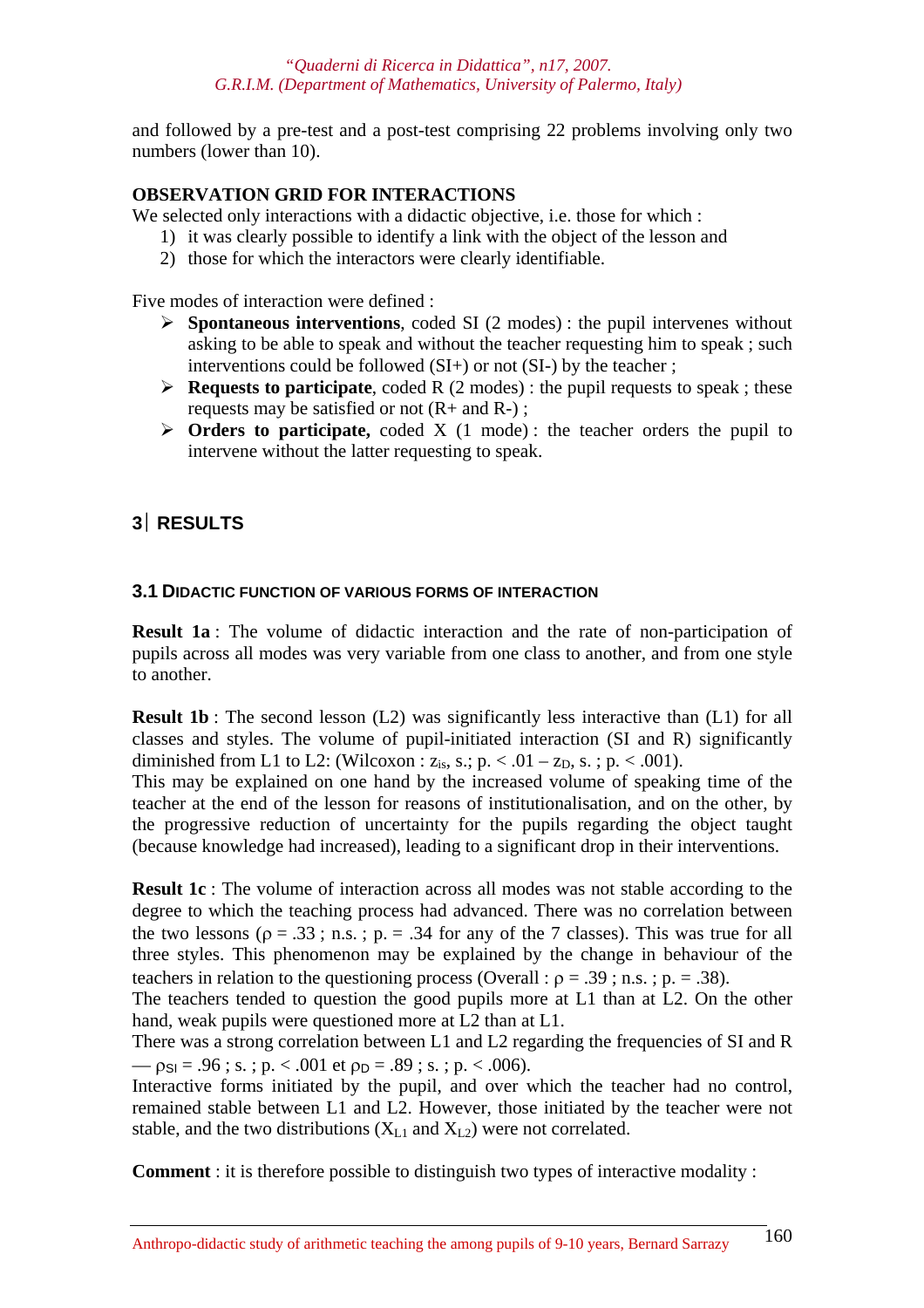- 1. The first composed of interactive forms initiated by the teacher and over which he exercises control ;
- 2. The second corresponding to interactive forms that the teacher allows and even encourages without being able to control the pupils to initiate them. These interactive forms are didactically functional for certain teachers. Thanks to them, the lesson may advance :
- 3. Either by a functional reduction of the gap between two types of subjection to their pedagogic convictions, on the one hand, (i.e. the pupils must to be active, autonomous), and on the other, to a non a-didactic organisation of the milieu, which does not allow these ideals to be attained *de facto.* In other words, these milieux do not allow validation by retroaction, but only allow evaluation by the teacher. This phenomenon is very clear in devolving teachers, and is more discreet in the intermediary type.
- 4. Or by limitation and the reduction of these types of interactions, as with the institutionalising teachers, who experience them as if they were a sort of didactic noise which is to be limited as much as possible, whereas such interventions are didactically vital for the devolving teachers.

**Conclusion** : An interactive form therefore does not in itself have a didactic meaning and function which are inherit to it. An examination of the various registers of intentionality in teachers gives insight into their mode of didactic action as being the product of an adaptation to many subjections or to an "extended milieu".

### **3. 2. INTERACTIVE STRATEGIES : THE PARTNERS OF INTERACTION**

How may the reasons for the teachers' ''decisions'' relative to the interactors be explained ?

**Result 2a** – There was a strong variability between the styles and the different levels of performance of the pupils regarding mean scores of requests for them to take the initiative. For example, good pupils in devolving classes requested to speak 6.35 times (on average) overall in both lessons, compared to only 3.63 times for good pupils in institutionalising classes.

Whatever their level of school performance, the pupils in institutionalising classes participated significantly more than they requested to (Wilcoxon : "Good"  $p \le 14$ ; "Moy" p.  $<$  008 et "Weak" p.  $<$  001), contrary to what was observed in the devolving or intermediary classes.

**Discussion :** this result underlines the value of an anthropo-didactic framework for understanding this dual inter-pupil and inter-style variability. Indeed, although the didactic position of the good pupil (or the weak pupil) may be defined as being that to which is associated the strongest or the weakest probability of replying to the expectations of the teacher, such participation is always dependent on the objective conditions in which it may occur. In other words, the terms "good pupil" or "weak pupil" are to be considered as forms of differentiation which are necessary to the functioning of any didactic system. They correspond to didactic roles attributed to the individuals in order for the didactic situation to function ; their meaning is to be found in the functions that these roles play in the setting and not in the personal characteristics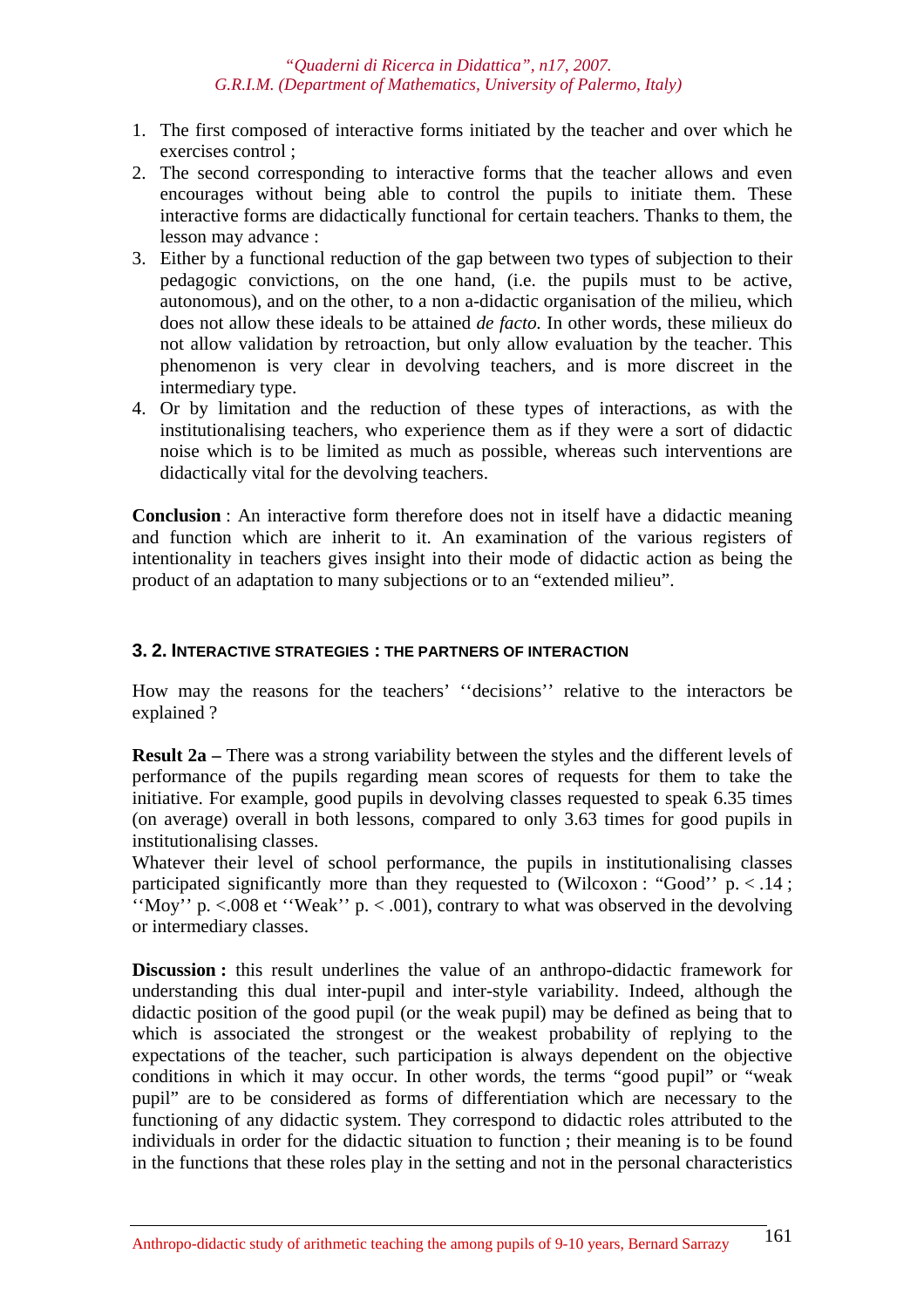(social, psychological or other) of those to whom they are attributed (Cf. For this aspect, see the work of the educational anthropologists Mc Dermott, 1977 ; Gumperz, 1981 ; Gearing, 1971).

Finally the inter-style variability that we observed demonstrates that the scripts associated with the same role may greatly vary from one context to another ; "good pupils" take on responsibilities (obligations, ways of being…) which are attached to these roles which are not equivalent from the point of view of their didactic function.

**Result 2b –** Requests for the pupil to take the initiative (*SS*) and the questions from the teacher (*X*) were not significantly linked ( $\rho = .17$ ; n.s.) for any of the two lessons or for any sub-group. This result was stable for all three styles ("Devolving" :  $\rho = .23$ ; n.s.; "Intermediary" :  $\rho = .28$  ; n.s. ; "Institutionalising" :  $\rho = .15$  ; n.s.)

**Therefore it is not necessarily because the pupils do not ask to speak that they are called upon by the teacher. For all 3 styles, it is not the weak pupils who are the most called upon by the teachers, although they are the ones who ask to speak the least.** 

## **Discussion**

The teachers' requests probably testify to a didactic strategy which is very probably unconscious and which aims to make the lesson progress, and not as one might believe to give a sort of didactic compassion or a form of compensation demonstrated by asking those who do not wish to be called upon. Such a scenario is very well described by Mc Dermott (1976), when he described the case of Rosa.

Rosa is a little Mexican girl in first grade. Despite her low reading level, she has no didactic interaction with her teacher. Yet Rosa seems to request her "turn to read" by regularly raising her finger. On the other hand, her teacher *wants* to teach her how to read. Mc Dermott shows very well how a reciprocal adjustment is constructed by very fine non-verbal interactions. This leads to a form of understanding that I would call didactic, between, on one hand, the teacher who does not really want to call upon the girl for very deep didactic (*vs* pedagogic) reasons, but does not want to create the conditions of this very upsetting pedagogic confession ; and on the other, Rosa who gives her teacher the chance to call upon her by raising her finger, whereas her teacher has just called upon another pupil.

It is not our contention that teachers are insensitive to the ethical dimension of their action. We simply wish to demonstrate how the way in which they consider their didactic mission (trying to impart as much knowledge as possible to the greatest number of pupils in a limited time) leads to a different way of formulating the ethical issue. To ignore the didactic dimension and the pressure of the institutional contract which obliges the teachers to teach and to move on in the program, would seem to suggest that the question of equity is nothing more than a question of "good will" in the Kantian sense of the term. Our discussions with the teachers showed that the ethical question is sometimes a painful matter for them, because it involves a contradictory issue : imparting new knowledge without abandoning certain pupils en route.

# **3.3 COGNITIVE EFFECTS OF TEACHER-PUPIL INTERACTIONS**

It is now widely accepted that interactions with the teacher allow pupils to progress in their school performance. However, the present results do not confirm this :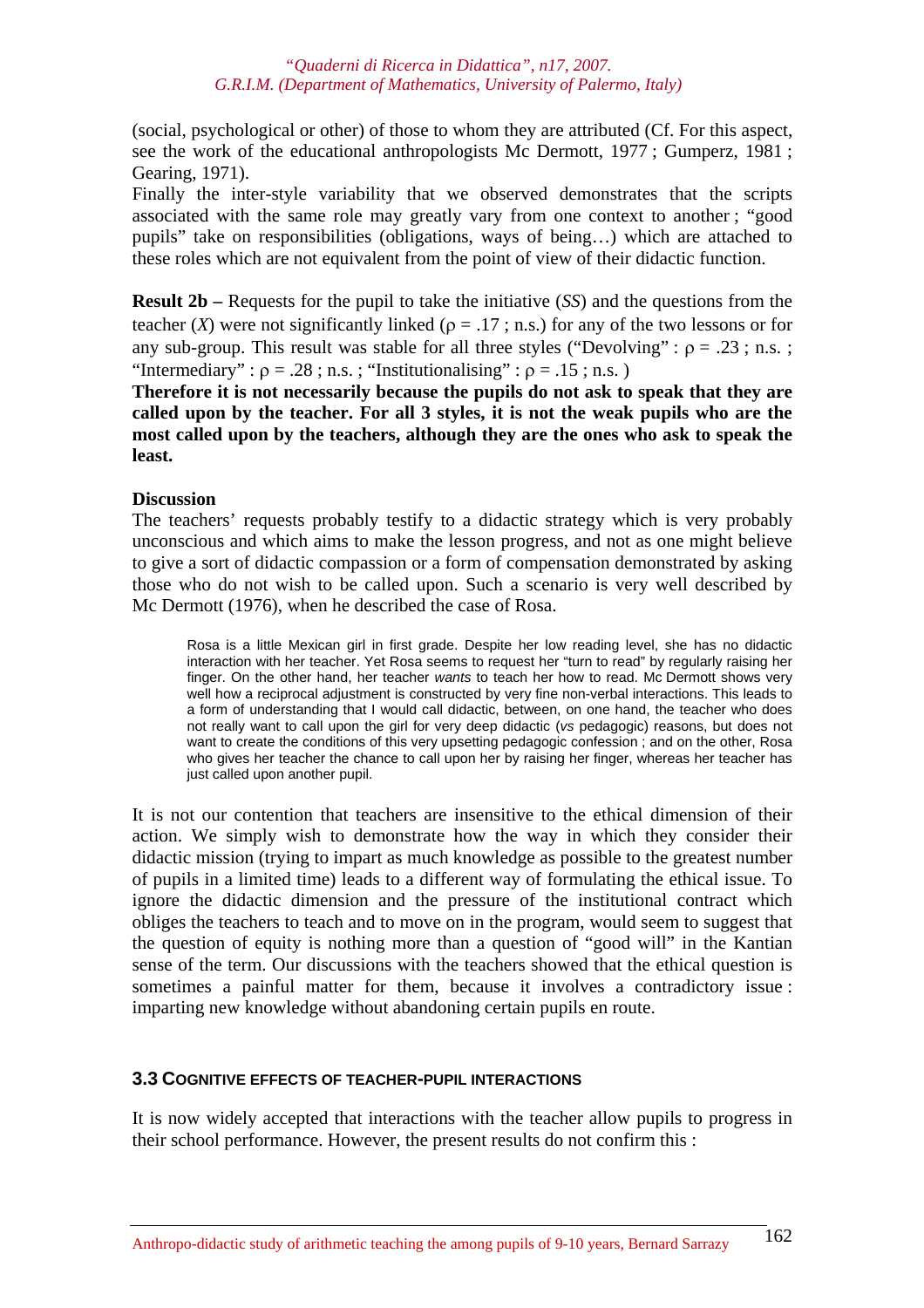**Result 3a –** No correlation was found between the volume of interactions (SI+, R and X) and the progress accomplished after the test ( $\rho = -.04$ ; n.s.;  $p = .64$ ) throughout the sample. This was true for each level and for all three styles.

**Result 3b** – Interactions initiated by the teacher had a cognitive effect on the pupils. These effects were apparent in the good pupils of the "institutionalising" and "devolving" classes :

- In the "devolving" classes, the more the good pupils were called upon by the teacher, the less they progressed at the second test ( $\rho = -0.54$ ; p. < .06);
- On the other hand, in "institutionalising" classes, the more the good pupils were called upon by the teacher, the more they progressed on the second test ( $\rho = -0.55$ ;  $p. < .08$ ).

**Result 3c –** An multifactorial analysis confirmed the differential effects of didactic styles, and the type of associations between these styles, the interactive modes, the progress accomplished on the second test, and the performance level in mathematics of the pupils.

Axis 1 demonstrates a strong opposition between the most contrasted styles, i.e. "devolving", total contribution of 11.16%, and "institutionalising" (24.67%). This was the case for progress noted on the second test and on the preferential modes of action inherent in each teaching style : spontaneous interventions (SI) for "devolving" pupils who did not progress, and "questioning" for "institutionalising" pupils who experienced the greatest progress.

The second axis demonstrates an opposition between "intermediary" pupils (16.2%) on the positive pole and the "devolving" (8.9%) and "institutionalising" pupils (5%) on the negative pole of the axis, with respect to mode of interaction : average level pupils in the intermediary classes interacted very little and progressed moderately, while pupils in the devolving and institutionalising classes who requested to speak  $(R+, 20.14%)$  had the lowest level of progress.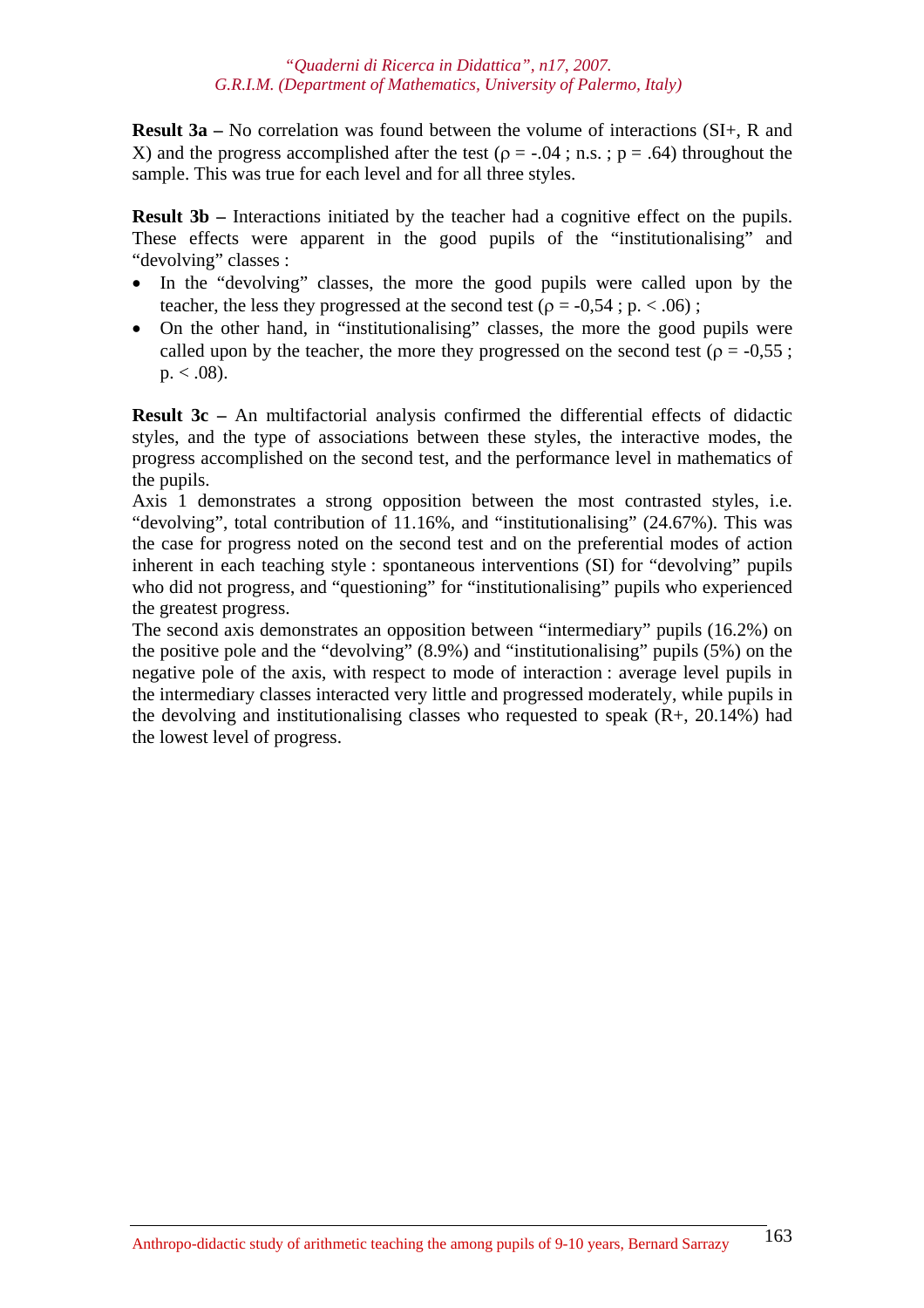# **Cognitive effects of the didactic interactions according to performance level of pupils and didactic style : principal findings of the multifactorial analysis**



(\*) Groupings of the variables were obtained by truncation of the cluster diagram with a bottomup hierarchical classification (euclidian distance, clustering by means) on the scores of the variables of the first four axes.

(\*\*) Variables in bold face (italics) are those contributing the most to explaining the inertia of axis 1 (axis 2).

## *Commentary*

Contrary to what might have been expected regarding the cognitive effects of the verbal interactions, the bivariate and multifactorial analyses demonstrate that it is neither the pupils nor the classes which are the most interactive who have the greatest progress on the second test.

Attention must also be paid to the didactic context which has an impact on the cognitive effects of an interactive mode : e.g. the teacher's questions (*X*) have a completely different effect on good pupils according to the didactic context, be it "devolving" or "institutionalising".

These results would seem contradictory if the didactic function of these interactive forms were not to be taken into consideration. The task of calling upon a good pupil (according to Chevallard, 1999) does not have the same didactic intention with "devolving" pupils as it does with "institutionalising" pupils. Calling upon the best pupils is didactically functional in a "devolving" class, because it allows the teacher to pursue the lesson without demonstrating (or without admitting to do so) at the same time a deliberate desire to teach. This would be contradictory to their pedagogical will. On the other hand, in institutionalising classes, the aim of calling upon the best pupils is to intentionally modify the relationships that the pupil has with the object being taught. In other words, calling upon a good pupil in a devolving class means establishing a task centred on the teaching itself and whose function is to regulate the teaching process. In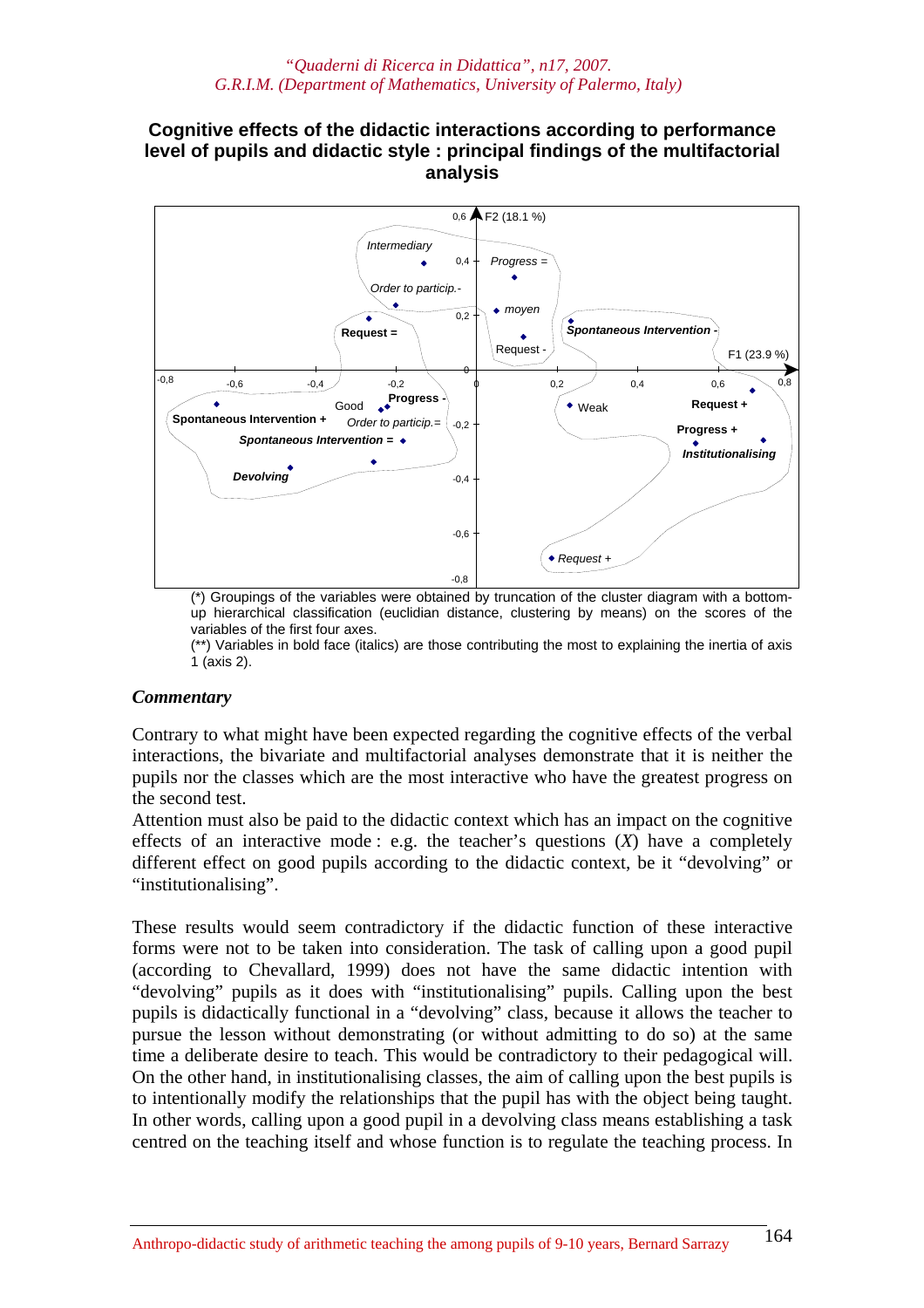institutionalising classes, the task is pupil-centred and its declared function (although not necessarily effective) is to regulate the learning process.

**This throws light on why the cognitive effects are so different from one didactic context to another : pupils in institutionalising classes receive real feed-back with regard to implicit models of the situation (or mental representations) which may be evident in their responses, while the readjustments that devolving teachers adopted from the responses of their good pupils provide the latter with very little constructive regulations. Moreover, it may be that this quasi-absence of real feedback could eventua lly give the pupils an erroneous or only partial understanding of the situation, although this is not possible to prove at present.** 

#### **4. DISCUSSION**

The present findings demonstrate the value of combining the two traditional research methods mentioned in the introduction, in order to better understand the phenomena associated with teaching and learning. Therefore, it seems difficult to study interactive phenomena in school situations without examining at the same time the functions that these interactive forms subsume in a school situation, and the real conditions in which these didactic and pedagogic aims are satisfied. It is not sufficient for the teacher to ask open-ended questions or to propose research situations in order to feel that his pupils are being active. Although the teacher may be active, this does not necessarily mean that his pedagogy is active. On the other hand, the didactic effects of such engineering cannot be guaranteed from an only didactic point of view. How is it possible to explain the variety of these forms and the diversity of didactic effects that they engender ? And what interpretation may be given to the fact that the teachers do not necessarily call upon the pupils who request to speak the least, while they openly say that they are attached to the principle of equal opportunities ? As mentioned above, teachers are not necessarily the absolute masters in their own classroom. However different teachers may be regarding their ideas of learning and their teaching practise, all are subjected to didactic requirements and to the institutional obligation to teach. To ignore this would inevitably lead to bringing the explanation of these teaching phenomena back to the psychological and social level (regarding the teacher or the pupil). This constitutes the already classic trap of psychologism or sociologism between which certain authors today seem to vary their approaches and explanations of these phenomena. However, this is another question.

## **5. BIBLIOGRAPHICAL REFERENCES**

- Brousseau G. (1997). *Theory of Didactical situations in mathematics 1970-1990*, (KLUWER Academic Publishers).
- Chevallard Y. (1999). L'analyse des pratiques enseignantes en théorie anthropologique du didactique. *Recherches en didactique des mathématiques*. Vol. 19/2, p. 221- 266.
- Gearing FO (1971). Anthropology and education. *In* J.J. Honigman (ed.). *Handbook of Social and Cultural Anthropology*. Chicago : Rand Mac Nally, p. 1223-2149.
- Gumperz J. (1981). Conversational inferences and classroom leraning, *in J.L.*Green et C. Wallat (eds), *Ethnography and language in educational settings*, New Jersey